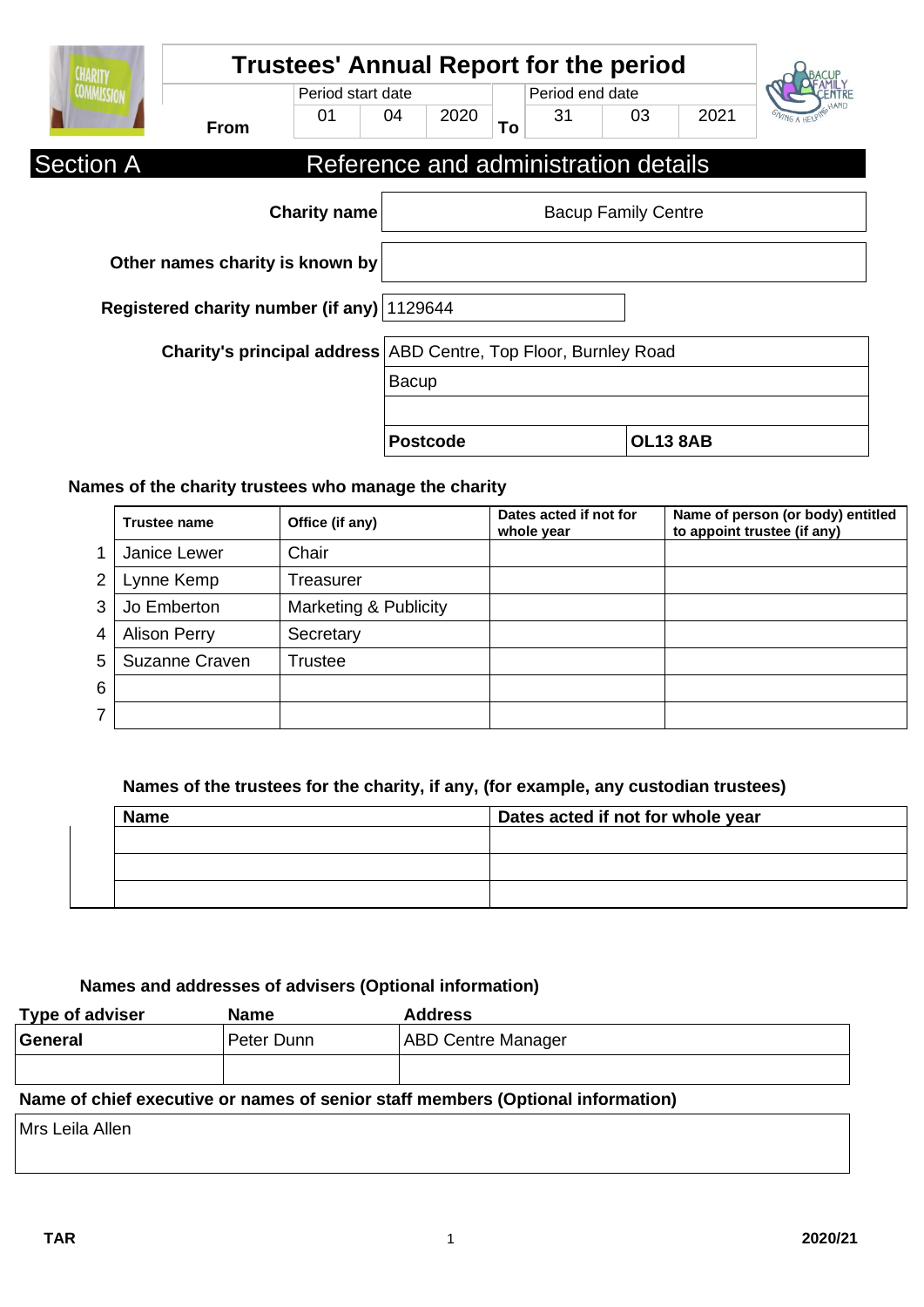# **Description of the charity's trusts**

|                                                | Type of governing document MEMORANDUM AND ARTICLES OF ASSOCIATION INCORPORATED<br>19 MARCH 2009 |
|------------------------------------------------|-------------------------------------------------------------------------------------------------|
| How the charity is constituted Limited company |                                                                                                 |
|                                                | Trustee selection methods Appointed by existing Trustees                                        |

# **Additional governance issues (Optional information)**

| During this year, we have seen no change in the existing Board of<br>Trustees. Trustees continue to actively seek a further new member with<br>the appropriate skills and experience.<br>This year is year 1 of 3 of The National Lottery (TNL) – Reaching<br>Communities funding, The grant provides for years 1 & 3 to be part funded<br>with year 2 being fully funded. The success of TNL application came in at<br>the same time as other successful funding bids. Our experience is, like<br>many voluntary projects, funding is secured in the '11 <sup>th</sup> hour'. What is good<br>news is that all the funding received enabled services to continue without<br>interruption, other sources of funding; Tudor Trust, Garfield Weston,<br>Citizen's Advice - Help Through Crisis Project, Martin Lewis Covid Relief<br>fund. We continued to be supported by Local Churches, businesses and<br>individuals funding going forward. |
|-----------------------------------------------------------------------------------------------------------------------------------------------------------------------------------------------------------------------------------------------------------------------------------------------------------------------------------------------------------------------------------------------------------------------------------------------------------------------------------------------------------------------------------------------------------------------------------------------------------------------------------------------------------------------------------------------------------------------------------------------------------------------------------------------------------------------------------------------------------------------------------------------------------------------------------------------|
| The last year has been an extremely difficult and challenging period for<br>BFC in terms of delivery of services within the global Pandemic and<br>lockdowns. Working at home and Covid restrictions meant that we could<br>no longer safely meet with people, and so our group work and face to face<br>services in the main stopped, as did all volunteer participation. We have<br>continued with our developing links with other professional bodies, contact<br>has been via phone, email and zoom. Links with local schools has grown<br>as we continued to support families throughout this time, as a result,<br>relationships have strengthened with pastoral staff and heads of schools.                                                                                                                                                                                                                                            |
| Staff have endeavoured and ensured that family support services<br>continued with the minimum of disruption. All families and individuals<br>continued to receive support when needed and as required.                                                                                                                                                                                                                                                                                                                                                                                                                                                                                                                                                                                                                                                                                                                                        |
| Throughout lockdown BFC continued to work closely with other family<br>service providers s in the local area, both statutory and non-statutory. Our<br>joint work with Citizen Advice continued via the National Lottery Help<br>Through Crisis funding. Through this work individuals receive both<br>practical and emotional advocacy support, alleviating crisis.                                                                                                                                                                                                                                                                                                                                                                                                                                                                                                                                                                          |
| The Trustees are aware that last year had been another extremely difficult<br>and challenging year for both staff and volunteers. All Trustees appreciate<br>the dedication, determination and commitment of all staff and volunteers<br>who have willingly stepped in and maintained the high standards.                                                                                                                                                                                                                                                                                                                                                                                                                                                                                                                                                                                                                                     |
| During this time Trustees and staff secured larger premise within the ABD<br>Centre and a planned move in April 2021. It is foreseen that this will a<br>great partnership going forward, our values are remarkably similar, with<br>the shared intentions of ABD becoming a vibrant community building with<br>a community focus and resident involvement.                                                                                                                                                                                                                                                                                                                                                                                                                                                                                                                                                                                   |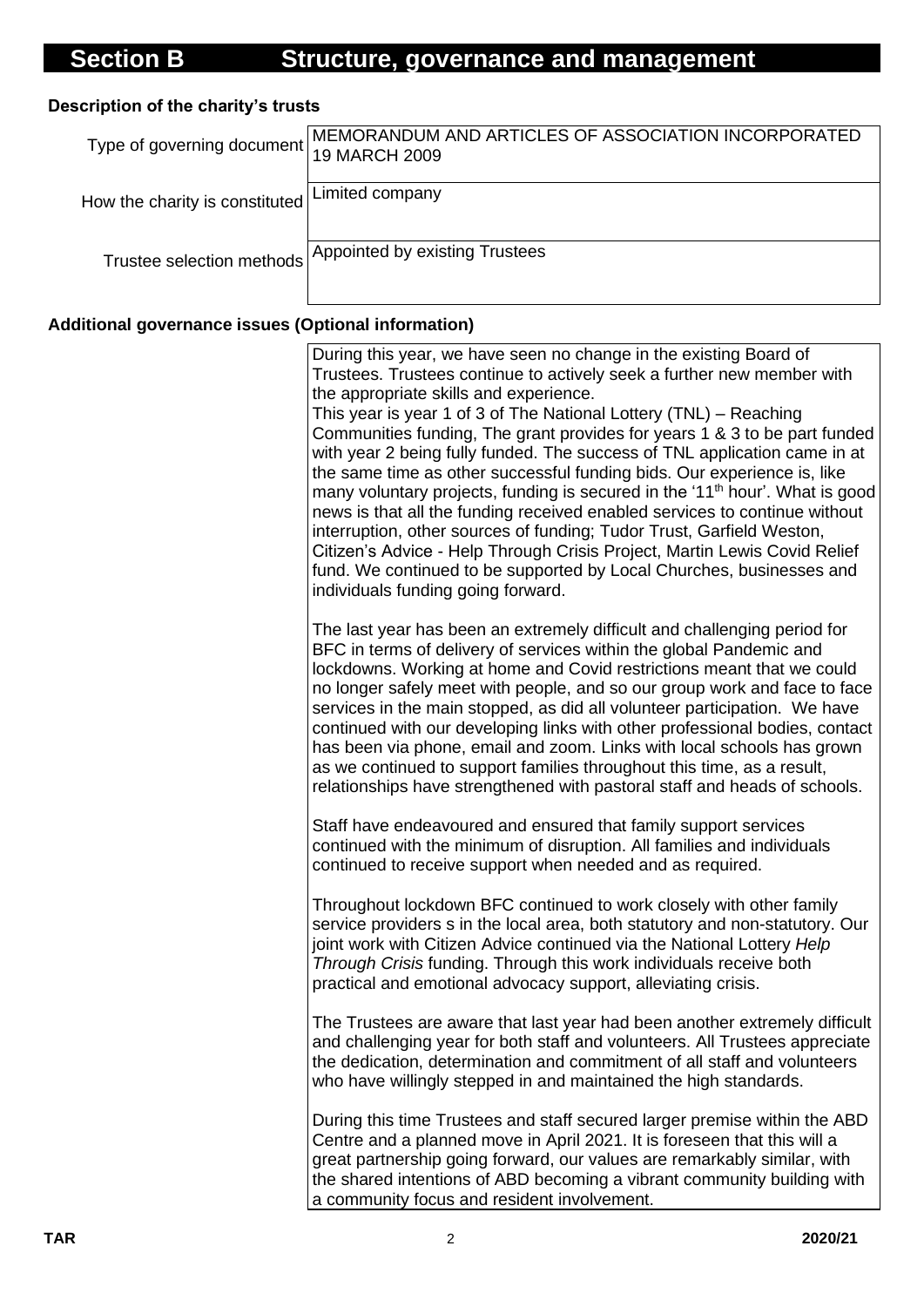The Trustees are aware of their growing responsibility as BFC continues to develop and increase its workload and size. Valley residents, professionals, and partner agency reliance on BFC continues' to increase. As a response, funds have been secured to employ two additional staff. We successfully appointed a part-time Office Administrator in November 2020, and it was decided to wait until the end of restrictions and lockdowns before recruiting an additional full-time Community Family Support Worker.

We continue to rely on external funding from a variety of sources including grant making bodies, local Churches, businesses, and individual giving. Trustees recognise the ongoing challenges of attracting funding and that there is a need to continually review and implement our funding strategy to ensure the work that is so highly valued by the local community, is maintained and developed. Future funding will be achieved through actively seeking a variety of funding opportunities and increasing staff fundraising skills through in-house and external training.

| <b>Section C</b>                                                                                       | <b>Objectives and activities</b>                                                                                                                                                                                                                                                                                                                                                                                                                                                                                                                                                                                                                                                                                                                                                                                                                                                                                                                                                                                                                                                                                                                                                                                                                                              |
|--------------------------------------------------------------------------------------------------------|-------------------------------------------------------------------------------------------------------------------------------------------------------------------------------------------------------------------------------------------------------------------------------------------------------------------------------------------------------------------------------------------------------------------------------------------------------------------------------------------------------------------------------------------------------------------------------------------------------------------------------------------------------------------------------------------------------------------------------------------------------------------------------------------------------------------------------------------------------------------------------------------------------------------------------------------------------------------------------------------------------------------------------------------------------------------------------------------------------------------------------------------------------------------------------------------------------------------------------------------------------------------------------|
| Summary of the objects of the<br>charity set out in its<br>governing document                          | Strengthen family relationships, supporting individuals as they<br>develop their ability to care for themselves, their family, and the<br>wider community.<br>Help parents/carers understand and meet the needs of the children<br>and young people in their care.<br>Help people to overcome their difficulties and make lasting positive<br>change, supporting them for the duration of time they need to make<br>sought after changes<br>Enable service users to develop holistically, in mind, body and soul.                                                                                                                                                                                                                                                                                                                                                                                                                                                                                                                                                                                                                                                                                                                                                             |
| Summary of the main<br>activities undertaken for the<br>public benefit in relation to<br>these objects | Giving a Helping Hand – providing specific packages of care support &<br>practical and emotional support for individuals in times of crisis and need.<br>Family support has been a combination of phone calls, doorstep<br>deliveries, walk and talks, home visits and Centre visits. Despite and<br>working within the varying stages of guidelines/lockdown, staff working<br>from home and home schooling their own children, for a large period of<br>time, nobody was turned away! Workers adapted their usual way of<br>working and continued to provide support throughout the reporting<br>period. Often working evenings and weekends to ensure families and<br>individuals needs were being met and, although times were different and<br>difficult their dedication and commitment to helping people remained a<br>high priority, and our partnership working with other agencies, including<br>schools, Citizen Advice and Children's' Social Care helped to provide the<br>best possible outcome for families and individuals.<br>Despite local restrictions and working from home, we have continued to<br>provide emergency food, gas and electric, clothing, beds, bedding, and<br>household items for families and individuals. There has been a total of 17 |
|                                                                                                        | families accessing emergency family support, we have also provided for<br>a further 11 individuals with urgent items needed, for these people once<br>their immediate needs were met there was no need for further support.<br>As expected, a pandemic year has resulted in our anticipated numbers of<br>community contacts being much less, both our children's and adults'                                                                                                                                                                                                                                                                                                                                                                                                                                                                                                                                                                                                                                                                                                                                                                                                                                                                                                 |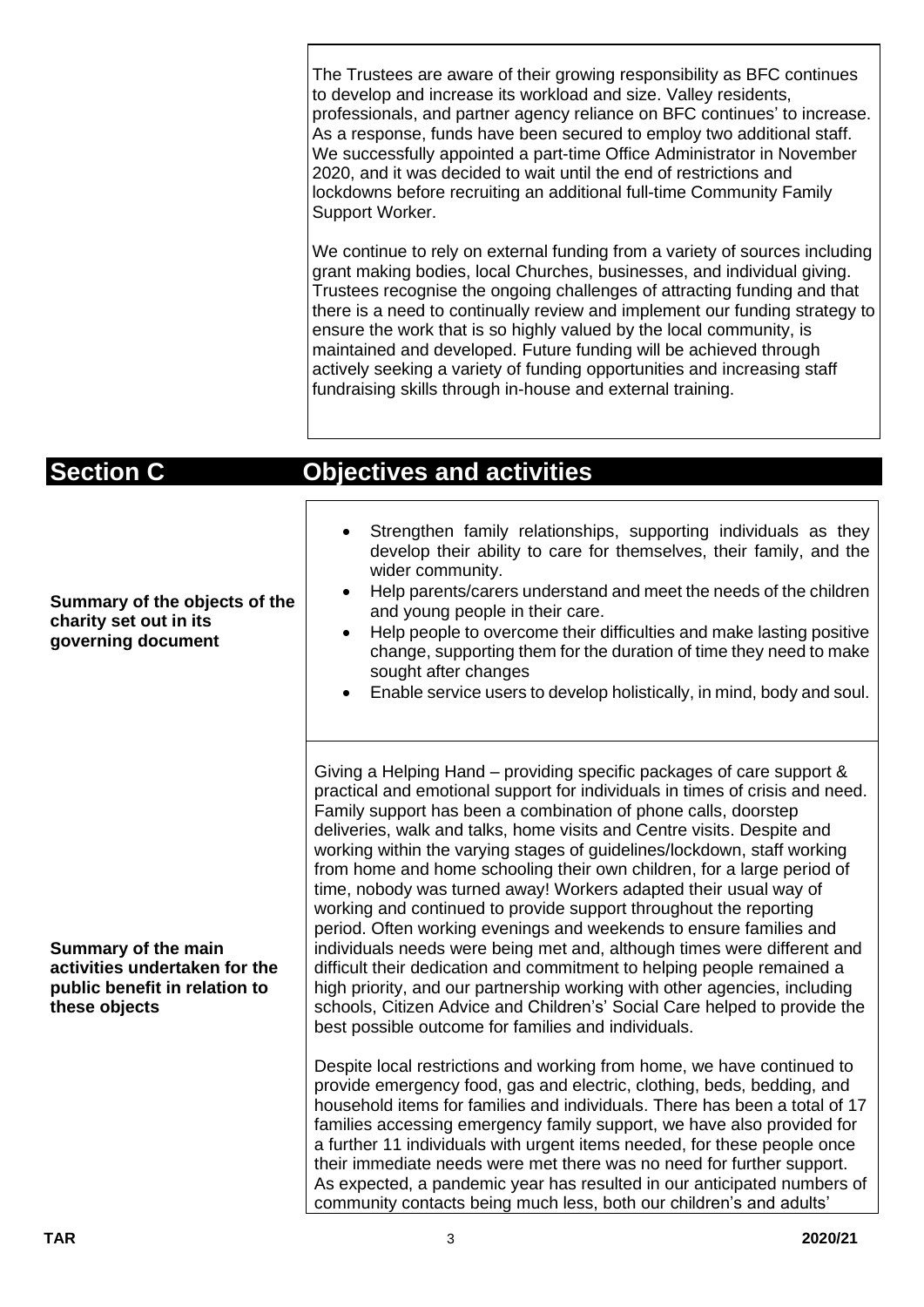groups had to close March 2020 and were put on hold, which means our reaching out to the community has been less too. We would normally see far more self -referrals from our groups, as people become comfortable and open -up to staff and volunteers.

The free school meal scheme has been extended and benefits increased due to the pandemic, so for some their needs were met in this way. Also, we have seen an increase in community food boxes, new food stores and other services in a position to help have been well advertised throughout this period. Other items we have provided to families that has helped practically have been varied, toys, laptops, a cooker and fridge, Christmas toys and presents for all family members, food hampers, pots & pans and many other items needed for setting up a home.

Befriending has continued throughout and due to restrictions has been delivered slightly differently. We have been grateful of the support received from four local schools who have provided a safe space and a time slot for workers to go in and meet with the young person, also, two of these schools have expressed an interest in our expanding this Befriending service to their pupils who need pastoral support. Befriending sessions have also taken place over the phone, WhatsApp and Zoom, meeting in local parks for walk and talks and meeting at the Family Centre when "Covid safe " to do so.

Our experience has been that the global measures taken to control the virus ha s meant more people than ever are experiencing severe isolation during lockdown, losing their social connections and physical contacts, suffering this depth of loneliness in turn has led to depression, anxiety, and declining mental health. The Family Centre has strived to ensure that they have stayed connected with all those people accessing support and in having regular chats on the phone and doorstep visit s, for some, this was the only contact they had had with other people during the lockdown period.

We found many families were struggling to access online learning for their children or struggling with becoming "teacher". Several families we support have some form of learning difficulty which meant this was a real challenge to them and an added cause of stress . To help , we provided them with resources and donated laptops, that had been donated to the Centre , enabling the families to access online learning. Our being a listening ear when things became overwhelming has been appreciated by many, also we re -assure families of "vulnerable" children when they had concerns and worries about sending their children back into school.

We have continued to work with families and individuals living with and battling addiction, dependency and living in recovery, liaising with doctors and other agencies such as Inspire to ensure they remain on track and can access the help and support they need. What was a big concern was that some people could drop through the cracks due to isolation and the reduction of face-to-face services, and so, we made sure that when people started to disengage, we increased our regular calls, doorstep visits and emergency welfare checks. It was important to all to keep some continuity and consistency, in the hope that people would not return to using substances or alcohol as a crutch during these unprecedented and testing and uncertain times.

During the last year we have provided both practical and emotional support within the following areas:

- Living with addiction i.e. drugs/alcohol detox and rehab
- Incidents of anti-social behaviour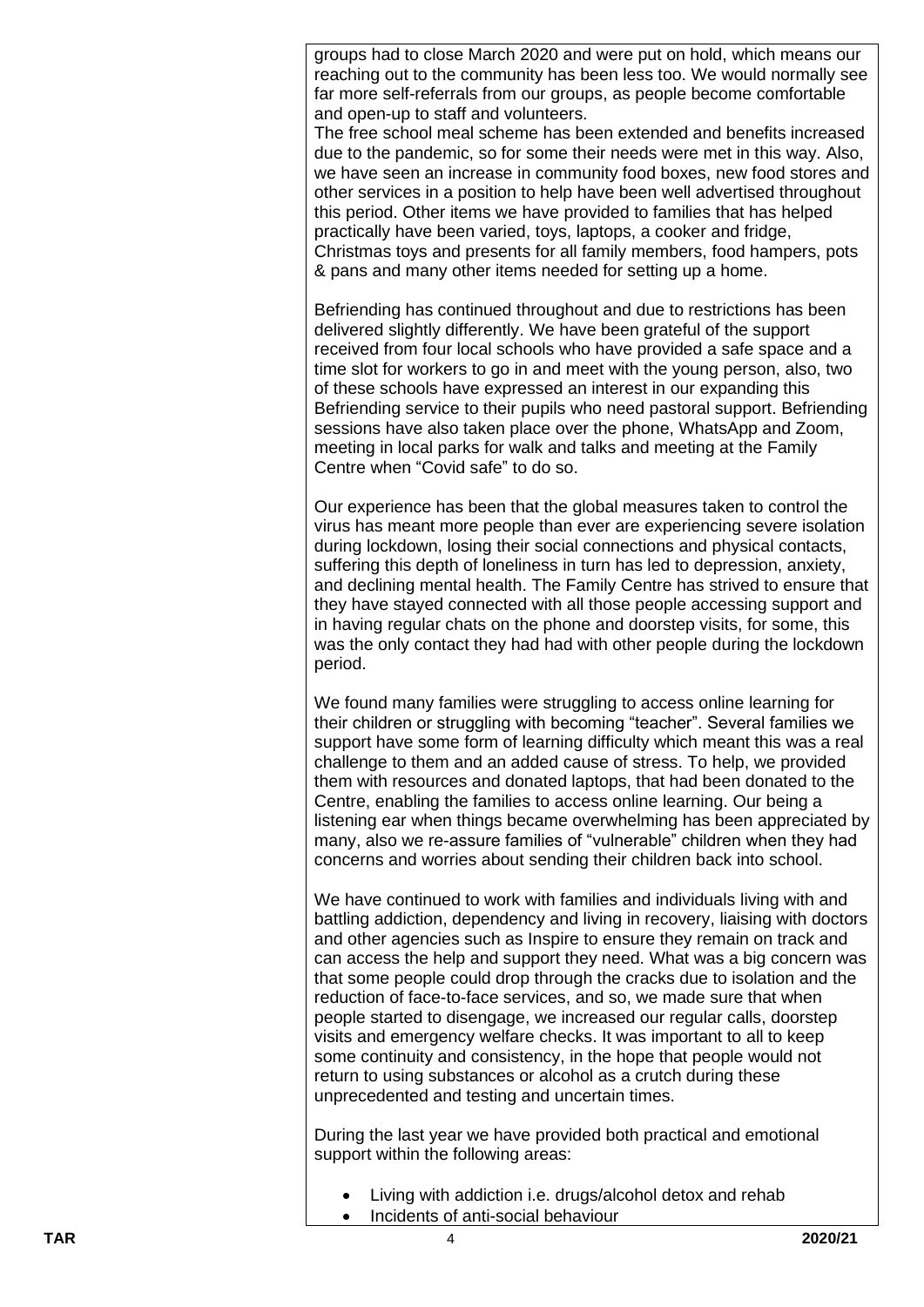| $\bullet$ | Advice and provided activities that improve physical and mental<br>health and well-being                                                     |
|-----------|----------------------------------------------------------------------------------------------------------------------------------------------|
|           | Improvements with health and safety, provision of essentials in                                                                              |
|           | the home                                                                                                                                     |
| $\bullet$ | Worked with families to make education and online learning<br>accessible. Where this proved to be difficult, we secured places in<br>school. |
| $\bullet$ | Increase skills in managing a home, finance and reducing debt                                                                                |
| $\bullet$ | Assisted people with maintaining health/other appointments<br>where possible.                                                                |
| $\bullet$ | Securing appropriate housing, delivery of food provisions,                                                                                   |
|           | furnishings and essentials for setting up a home.                                                                                            |
| ٠         | Supporting those experiencing separation, bereavement/grief,<br>and loss                                                                     |
|           | Support for people experiencing loneliness and isolation.                                                                                    |
| $\bullet$ | Supporting children and young people & family relationship -                                                                                 |
|           | bonding/attachment, understanding the needs of others                                                                                        |
| $\bullet$ | How to provide for basic needs- food, safety, warmth, sleep,<br>shelter, clothing, care and protection, love                                 |
| $\bullet$ | Guidance and boundaries - reinforcing a sense of security and of                                                                             |
|           | being loved/valued                                                                                                                           |
|           |                                                                                                                                              |
| $\bullet$ | Personal safety - within the home and community                                                                                              |
| $\bullet$ | Self-harm and wanting to end life                                                                                                            |
| $\bullet$ | Confidence, self-esteem, and self-image/identity                                                                                             |
| $\bullet$ | Managing children/young people challenging behaviours                                                                                        |
| $\bullet$ | Anger management, verbal and physical aggression &                                                                                           |
|           | understanding the root causes of anger.                                                                                                      |
| ٠         | Domestic Violence- help for victims and for those who harm<br>others                                                                         |
| ٠         | Abuse - victims of abuse both children and adult victims of                                                                                  |
|           | childhood abuse                                                                                                                              |
| $\bullet$ | Managing challenging behaviour- learning to practice self-control                                                                            |
|           | and discipline and supporting carers                                                                                                         |
| ٠         | Actions and consequences – negative actions get negative results<br>- positive actions/positive results                                      |
|           | Personal development and taking on new challenges                                                                                            |
|           | Living with, understanding, and managing mental ill health and its<br>effect on all areas of life. Particularly the increased impact due to  |
|           | the Covid Pandemic                                                                                                                           |
|           | Addictions- support for those living with addiction and for their<br>carers/families                                                         |

• Providing food, clothes, furniture, and emergency gas and electric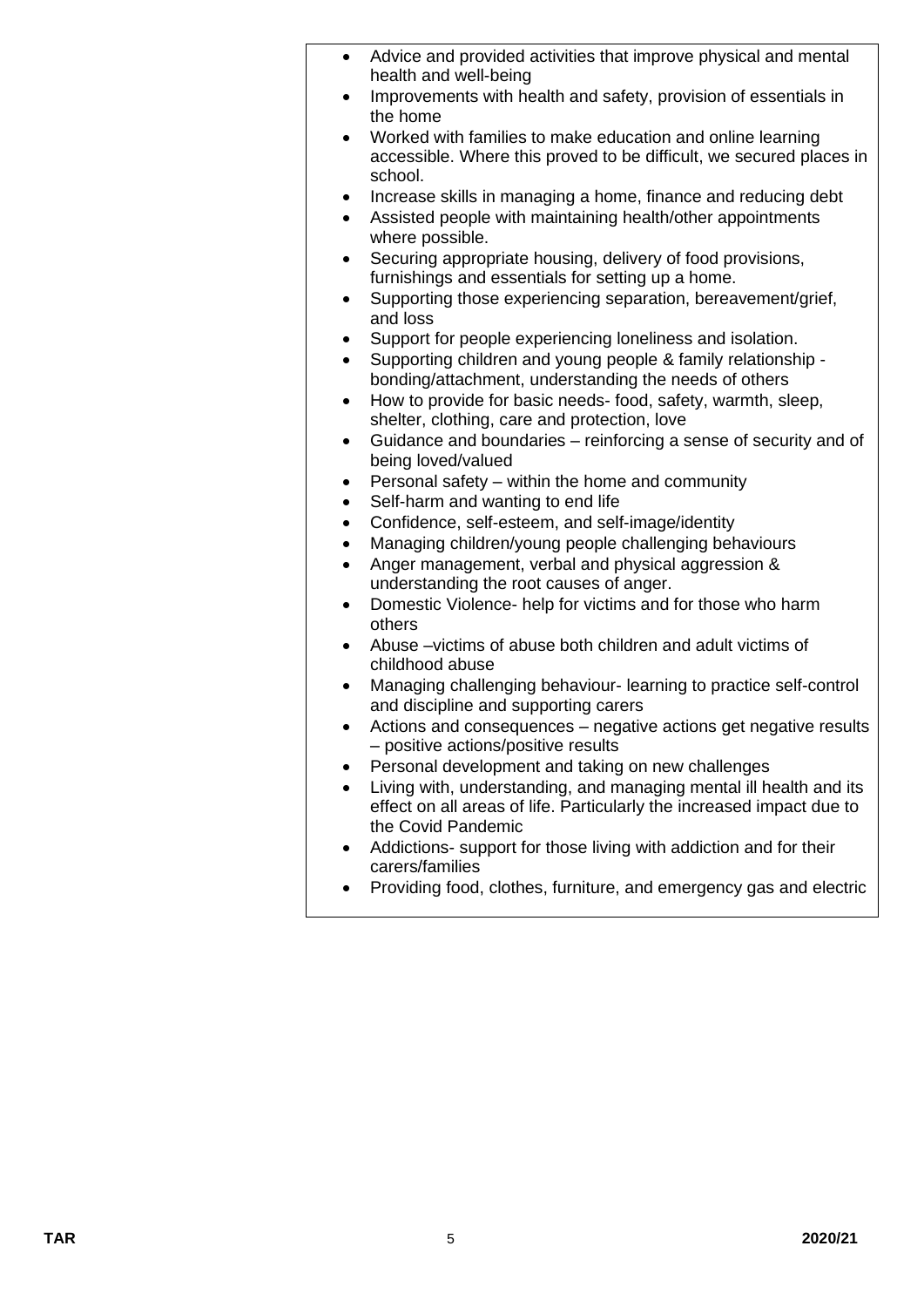Families and individuals that we have supported this year continue to have complex and multiple needs. Due to our wide scope of service provision, there is a degree of unpredictability of needs of those who seek our support at any given time. This has confirmed the need for us to remain within the local community, providing a wide range of services and responding to a wide variety of needs in a flexible and responsive manner. However, as mentioned, the Covid-19 Pandemic has meant a reduction in groupwork and reduced of face-to-face contact with our service users, we anticipate that many families and individuals may struggle with reduced opportunity to engage with support. However, what has been encouraging to see, is there are several families and individuals that have in fact coped very well in the circumstances and have found that although they always thought they needed ongoing contact and the comfort of support, they are very much able to manage their everyday lives amid a global pandemic.

We have been unable to utilise any volunteers this past year, all delivery of groupwork and activities planned were cancelled. Our focus therefore was to concentrate on delivering support to families and individuals in crisis through this difficult period and trying our best to maintain relationships and communication with our service users, whilst keeping everyone as safe as possible.

Trustee involvement and communication has been virtual through Zoom and phone calls due to the pandemic, but our board meetings have continued, and regular contact and support has been readily available from all. For example, we consulted our Trustees regarding the move to a larger premise, they came and had a look around the ABD and they were able to provide questions that needed to be asked and financial advice about negotiating our rent and setting up a standing order. Trustees were also fully involved in the recruiting process for the administrator post and were part of the interview process/panel.

The Family support workers experience of handling different situations and adaptability has been a major strength throughout this time, we have utilised our "hands on" and "can handle any situation" attitude to really spur us on. Changing from face-to-face contact and freedom to visit homes, schools, and family appointments, to then having to manage and maintain support and visits virtually or via phone calls and walk and talks has been challenging but they have rose superbly to the challenge. Through our vast experience and knowledge of family support, the local area and the relationships formed with families, our support workers have kept families and individuals engaged and re-assured during all the varying degrees of lockdown and restrictions and despite difficulties have always kept a positive mindset. Family support workers have shown a great deal of compassion and patience in what have been challenging circumstances for all concerned.

Project management has included regular staff "Huddles" where staff caught up and talked things through, including their health and wellbeing, home life, home schooling and everyday concerns. This time also provided advice and in-depth knowledge from many years of experience in supporting people, while also ensuring the well-being of all staff members.

From 1st June to November there were only 3 members of staff. Our volunteer administrator retired at Christmas 2019, this meant that administration and financial aspects such as petty cash, thankyou letters,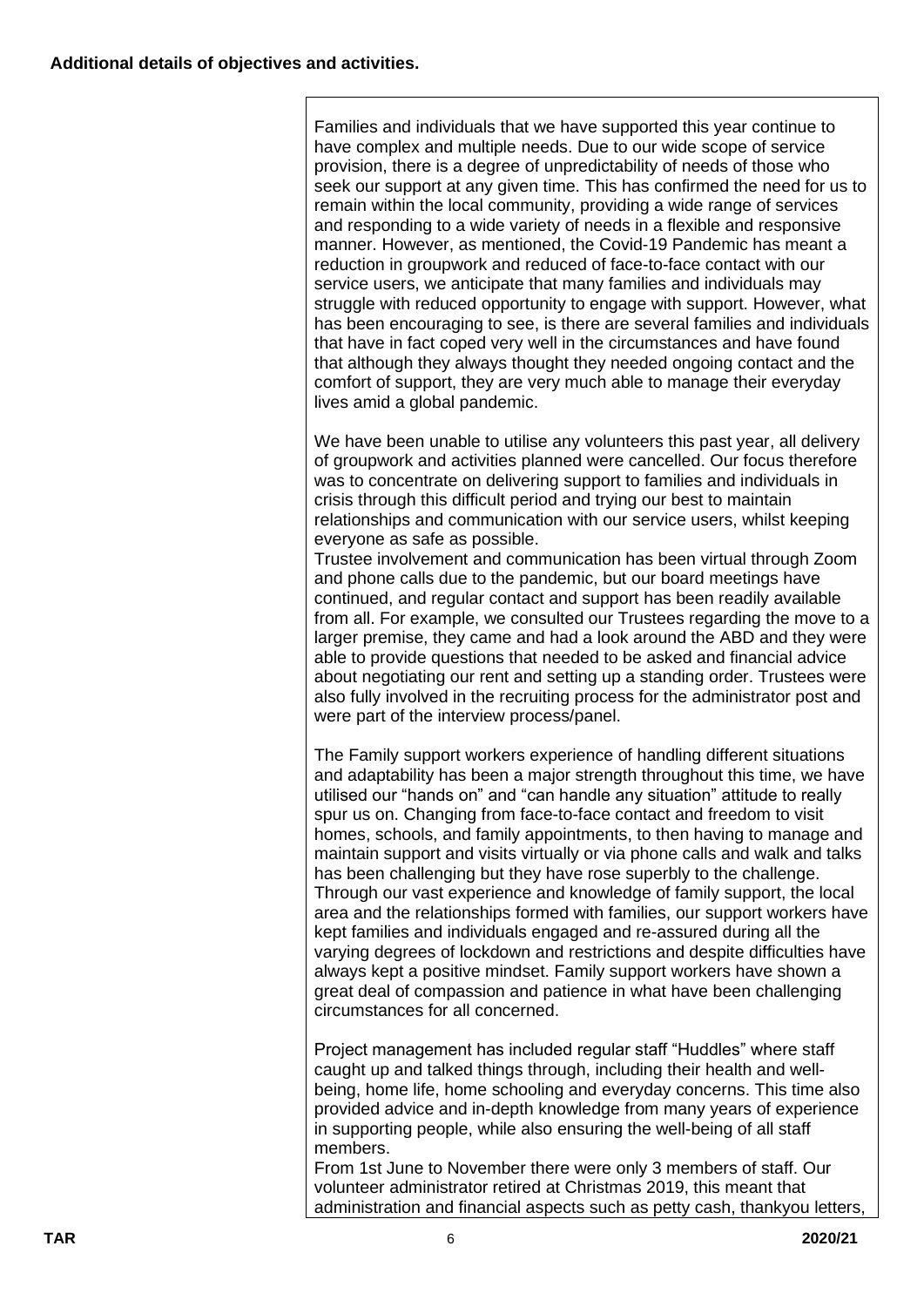invoices etc were all handled between the Project Manager and 2 Family support workers. This again shows the adaptability of the Family Centre, whilst in normal times this may have been overwhelming, one blessing was that due to lockdown and the closure of groups, spend, expenses etc were minimal and so this was manageable.

We used the time to re-assess and re-structure the workforce with a view to how we wanted it to run in the future. It had always been the intention to employ another full-time Family Support Worker and Office Administrator, so it was decided to help facilitate this, and build the team dynamics and strengths Rachel was successfully appointed as Team Leader.

All support and activities remain under the management of a local Trustee Board, who understand the community and the issues and challenges that people face.

#### Section D **Achievements and performance**

| Summary of the main<br>achievements of the charity<br>during the year | During the past year we have continued to support families and<br>individuals with a huge and wide range of issues whilst navigating the<br>pandemic and lockdowns. We have had provided family support to a total<br>of 38 families or individuals. With a total of 55 adults and 73 children.<br>There are currently 10 children or young people accessing befriending<br>services.                              |  |  |
|-----------------------------------------------------------------------|--------------------------------------------------------------------------------------------------------------------------------------------------------------------------------------------------------------------------------------------------------------------------------------------------------------------------------------------------------------------------------------------------------------------|--|--|
|                                                                       | We have continued with our aim to build resilience, encouraging people<br>to take responsibility and control of their own lives. For many they have<br>inherited harmful habits and aspects of behaviour that negatively impacts<br>their lives, often leading to isolation and social exclusion.                                                                                                                  |  |  |
|                                                                       | We have a robust monitoring and evaluation scheme rooted in highly<br>effective record keeping and regular team meetings and supervisions.<br>Work is on-going to update and replace our current monitoring and<br>evaluation systems with a bespoke IT system.                                                                                                                                                    |  |  |
|                                                                       | All service delivery is measured by: -                                                                                                                                                                                                                                                                                                                                                                             |  |  |
|                                                                       | i.<br>individual action plans completed by the family/worker at the start<br>of and throughout their support<br>ii.<br>evaluations carried out by family at end of support<br>iii.<br>regular supervision sessions and team Huddles of staff held by<br>the Project Manager<br>observations and verbal comments by others; parents, family<br>iv.<br>members, staff, volunteers and other supporting professionals |  |  |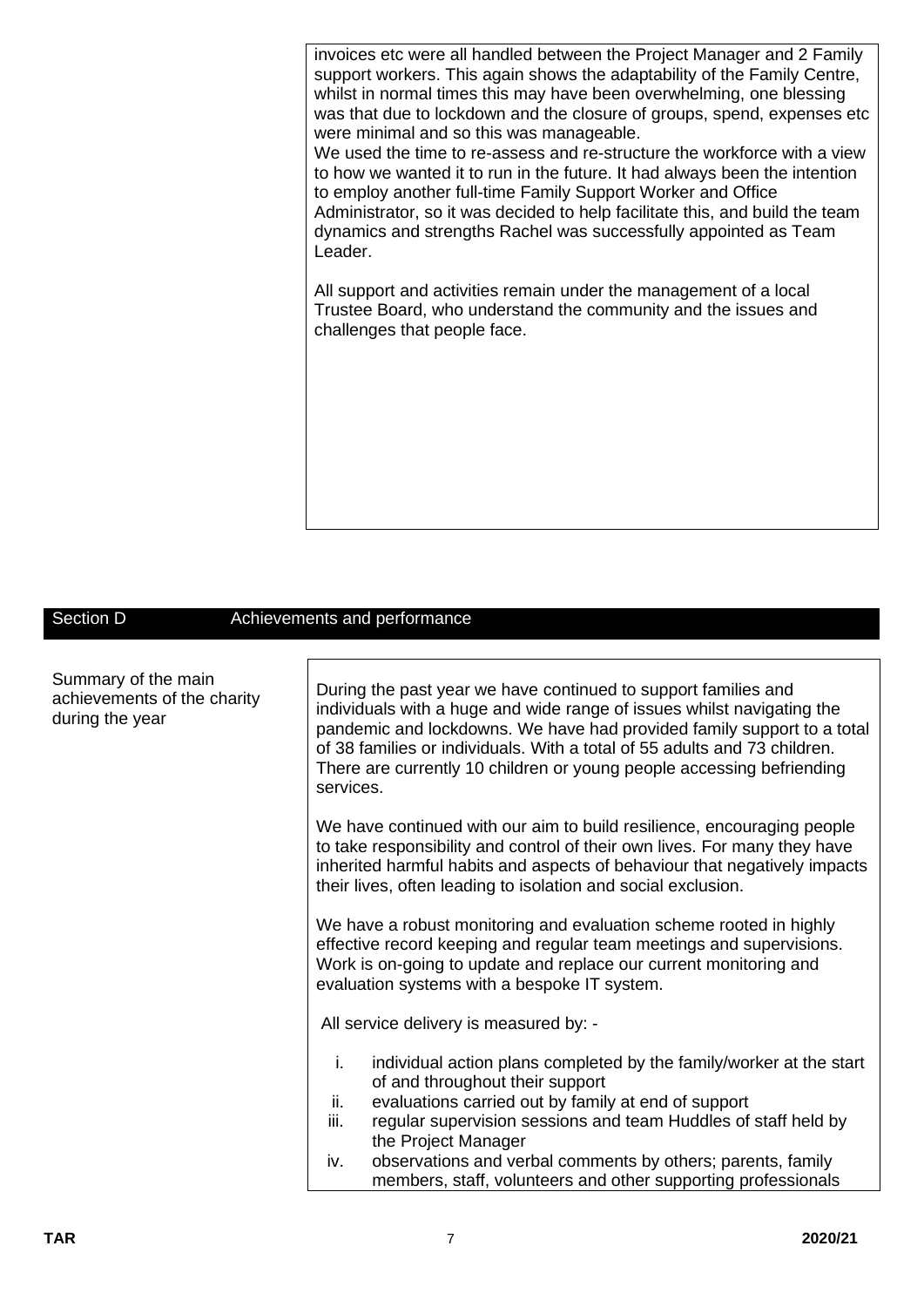e.g. health visitors, teachers, social workers who all report progress and positive change

- v. multi agency meetings allow for the sharing and receiving of information/good practice and mutual support and advice, working this way makes the entire support package more effective
- vi. modelling best practice to families, volunteers, and partner agencies

We have found that work in preparing grant applications, reporting to the Trustees, and preparing evaluation/monitoring reports for funders provides a very clear structure and evaluation of our work. Once our IT system is complete our reporting and recording systems and Data Protection will be more robust, time saving and efficient.

Through our regular Trustees' Meetings information is shared of the range and scale of support given. The meetings also form a key role in the monitoring and evaluation of support being provided through individual family support packages of care. Safeguarding has remained a high priority throughout all services delivered. In addition, we have focussed on monitoring and evaluating progress through the Centre Development Plan (see below).

Positive change remains to be a slow and steady process for some and will include some backward steps, as many of our clients live with the effects of previous abuse. Our commitment has always been for the long haul and in this we are unique in Bacup. What keeps us positive is there is plenty of evidence that our work has truly transformed the lives of many. We monitor this with regular case studies which we also use as "evidence" in funding bids and evaluation to show the impact BFC makes.

To help our analysis we classify people's needs into three levels, depending on the amount of support needed and complexity of the issues they have, currently levels are: -

- Level 1 need minimal support, occasional visits or contact and can be supported effectively with a befriender. Reduced need for professional family support.
- Level 2 has more complicated needs and will need the support of a professional. They will require at least weekly contact but little need for accompanied visits.
- Level 3 has the highest need. They have complex interrelated problems and will need multiple visits and support, including accompanying them to appointments and extensive contact, to reassure and set and monitor clear targets.

We have continued to experience families entering support at all levels. We have seen an increase in Level 1 due to the pandemic and people awaiting UC payments in those initial weeks needing emergency provision or advice once this need is met no further contact or support has been needed. 90% of families enter support at levels 2 &3. By using our self-assessment form and our intentional intervention strategy, we have seen individuals and families progress, and no longer requiring any level of intervention. Equally, during support other issues arise and can be quite complex, resulting in the family moving frequently between the levels.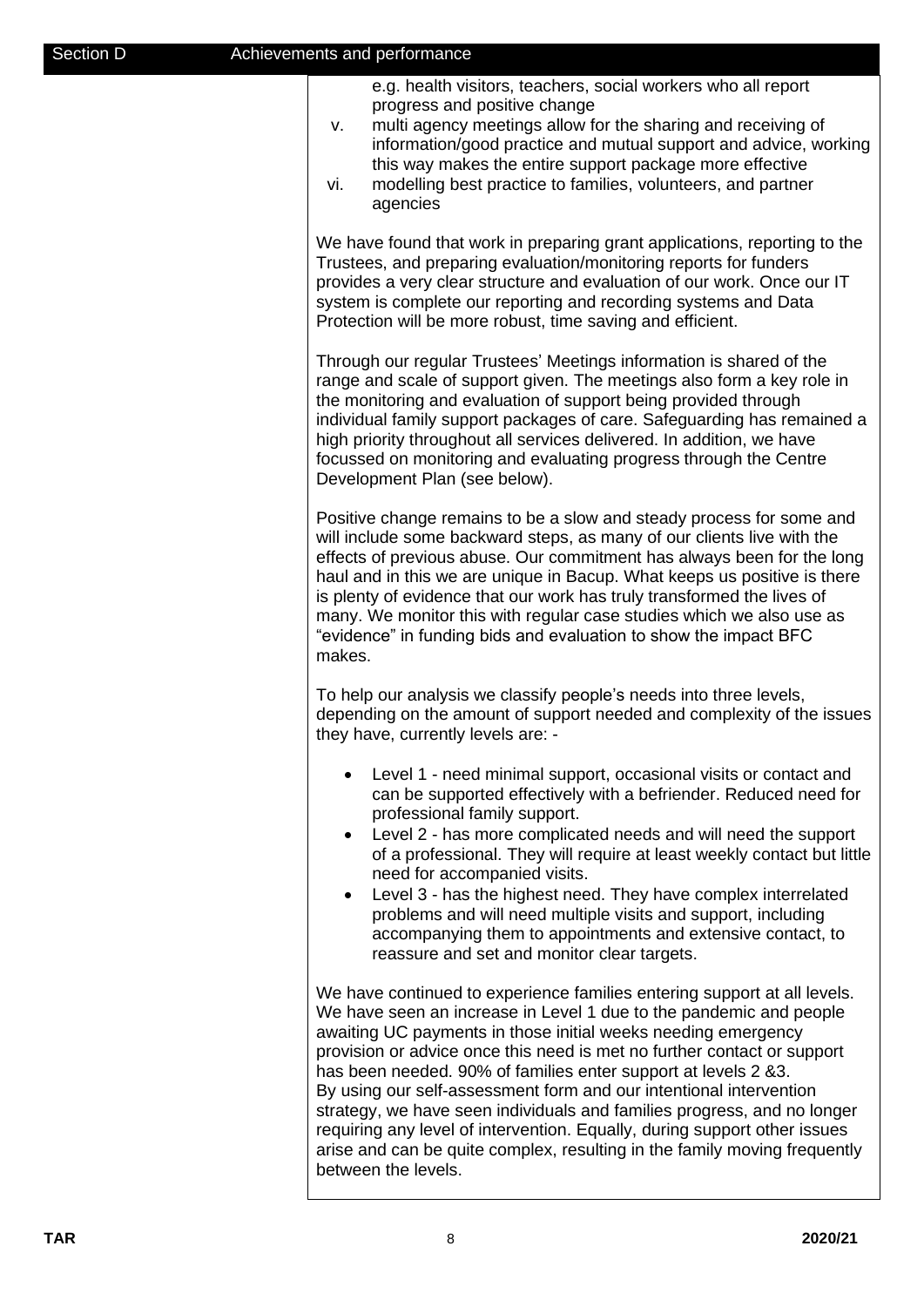| Section D | Achievements and performance                                                                                                                                                                                                                                                                                                                                                                                                                                                                                                                                                                                                                                                                                   |
|-----------|----------------------------------------------------------------------------------------------------------------------------------------------------------------------------------------------------------------------------------------------------------------------------------------------------------------------------------------------------------------------------------------------------------------------------------------------------------------------------------------------------------------------------------------------------------------------------------------------------------------------------------------------------------------------------------------------------------------|
|           | This year several families were taken off the intensive support because of<br>the progress they had made. In addition, many individuals and family<br>members have increased in their ability to:                                                                                                                                                                                                                                                                                                                                                                                                                                                                                                              |
|           | Parent and manage children with challenging behaviours<br>٠<br>Cope in uncertain times.<br>٠<br>Provide a home that is safe, secure, and loving<br>٠<br>Manage their finances and keep to a budget<br>$\bullet$<br>Communicate more effectively with family members and<br>$\bullet$<br>professionals<br>Recognise issues that have a negative effect on lives<br>٠<br>Recognise the benefits of a healthier lifestyle<br>$\bullet$<br>Change inherited negative behaviours and attitudes<br>$\bullet$<br>Identify for themselves areas requiring change<br>$\bullet$<br>Make positive choices<br>$\bullet$<br>Make their views known<br>$\bullet$<br>Access and part-take in therapeutic support<br>$\bullet$ |
|           | Reduce stress within the home and increase well-being<br>٠<br>Recognise the signs of crisis and seek support.                                                                                                                                                                                                                                                                                                                                                                                                                                                                                                                                                                                                  |
|           | This year has seen an increase in feelings of loneliness, anxiety,<br>depression, mental health issues, uncertainty and our focus now is to<br>help people navigate their way back into "the new normal." Also, to re-<br>introduce groups and extend our befriending services as we foresee<br>these will now be more important than ever!                                                                                                                                                                                                                                                                                                                                                                    |

# **Section E** Financial review

| <b>Brief statement of the</b><br>charity's policy on reserves | Bacup Family Centre believes that the charity should hold financial<br>reserves (the "Operation Continuity Reserve" - OCR) because:                                                                                                                                                                                                                                                                                                                                               |  |  |
|---------------------------------------------------------------|-----------------------------------------------------------------------------------------------------------------------------------------------------------------------------------------------------------------------------------------------------------------------------------------------------------------------------------------------------------------------------------------------------------------------------------------------------------------------------------|--|--|
|                                                               | It has no endowment funding, or significant income, and is entirely<br>L.<br>dependent for income upon donor funding from year to year which<br>is inevitably subject to fluctuation<br>ii.<br>It requires protection against, and the ability to continue operating<br>despite, catastrophic or lesser but damaging events<br>iii.<br>Family work cannot be stopped immediately, and sufficient funds<br>must be available to allow an appropriate "winding down" of<br>support. |  |  |
| Details of any funds materially<br>in deficit                 | None                                                                                                                                                                                                                                                                                                                                                                                                                                                                              |  |  |

## **Further financial review details (Optional information)**

There will be an underspend from the National Lottery first year as this included 2 extra staff members 1 of which was recruited later on in the year and the full time Family Support Worker hasn't yet been recruited. Groups have been suspended and so there has been less spend on resources, it has been agreed that this underspend will help prolong the life of the project "Giving a helping hand" Whilst we are extremely lucky to be financially secure at the moment and we are in a strong position for the year 21/22. We are acutely aware that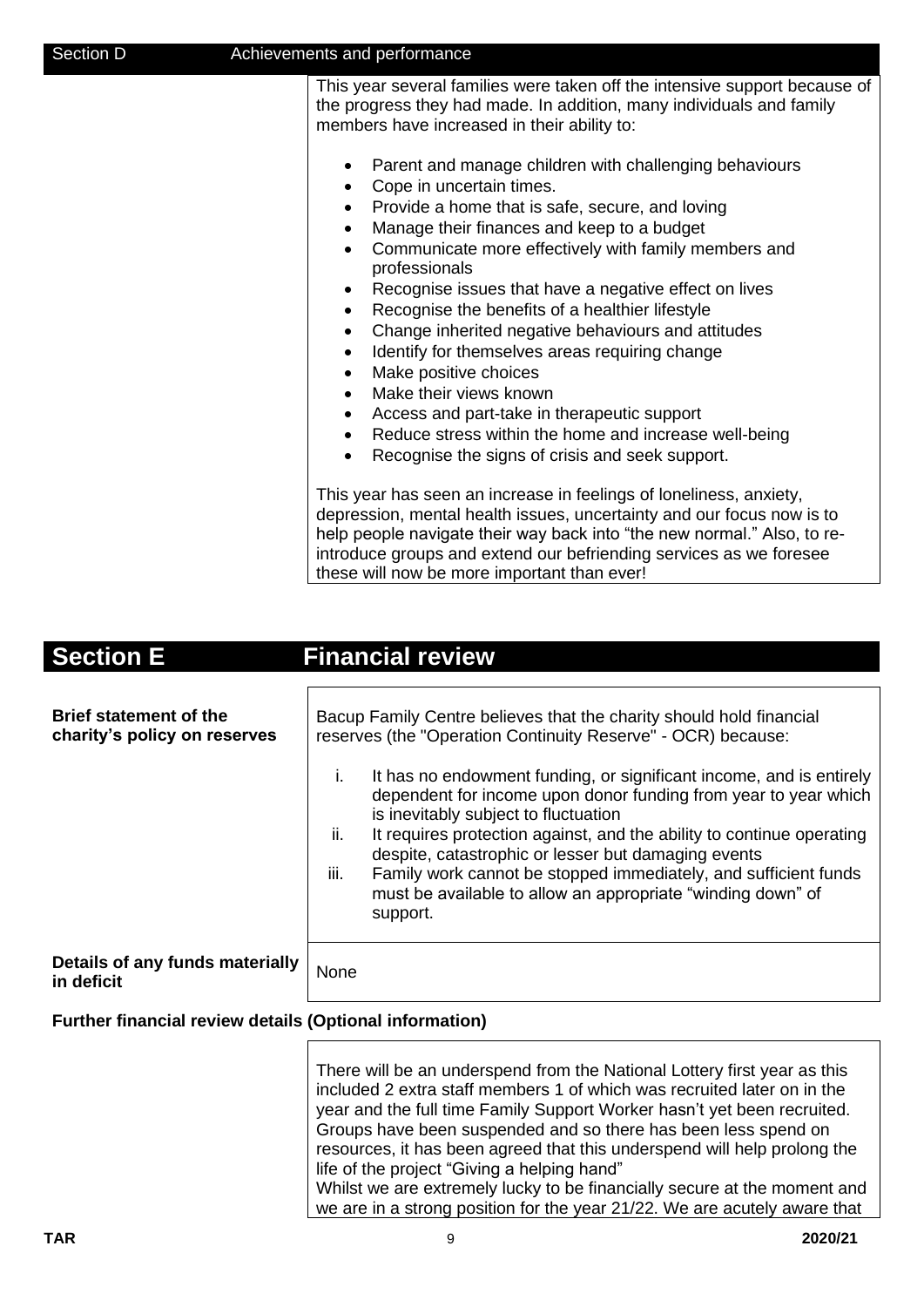Lottery funding reduces to 50% in year 3 and so both Trustees and staff continue to seek to secure the funds needed to ensure BFC can continue its ongoing service delivery beyond this financial year. The focus is always on the long term and longevity of the project!

Principal funding in sources for 2020/21

National Lottery Tudor Trust Income from partnership with CA - Help Through Crisis Martin Lewis Covid Fund Individual giving Local businesses Local Churches One off donation's

Please see Audited Accounts for 2020/21.

# **Section F Other optional information**

Charity Trustees continue to monitor the development plan which sets out eight objectives for the next three years. Each objective is costed both in terms of finance and human resources and have clear intermediate steps as well as success criteria.

### **a) To develop volunteers in number and ability.**

- a) Several people have expressed interest in becoming involved
- b) Trustees to provide welcome meetings.

### **b) To create greater financial stability of core funding.**

- a) Three-year funding from the National Lottery Community has been secured. Start date June 2020
- b) On-going review of budget making grant applications to meet budget needs

#### **c) To raise profile of the Centre Open events.**

- a) AGM invites has increased attendance
- b) Development and updating of social network site e.g., Website, Facebook.

#### **d) To respond to changes in legislation that affects families.**

a) Policies in place, reviewed this year are Health & Safety, Behaviour Management, Safeguarding Capability and Compassionate Leave. Parental Leave and Lone working.

#### **e) To develop and effective IT based record system**

a) IT based recording and reporting system – Work has continued on a bespoke IT system that has been fully funded by Tudor Trust.

#### **f) To develop effective partnerships**

- a) Increased working with Children's Social Care, Education, Health Services, Faith and Voluntary sector.
- b) Develop partnership and work with Rossendale Borough Council

#### **g) To develop a clear strategic plan for the Centre for the next 10 years**

- a) Possible new premises within the local area continues to be explored
- b) Long term funding and secure formal partnerships.

#### h) **To ensure compliance with all relevant legislation regarding the work of the Centre**.

- a) Support and advice covering issues of safeguarding via Children's Social Care.
- b) The Pensions Trust Review of current staff Pensions Plans have been assessed and agreed.